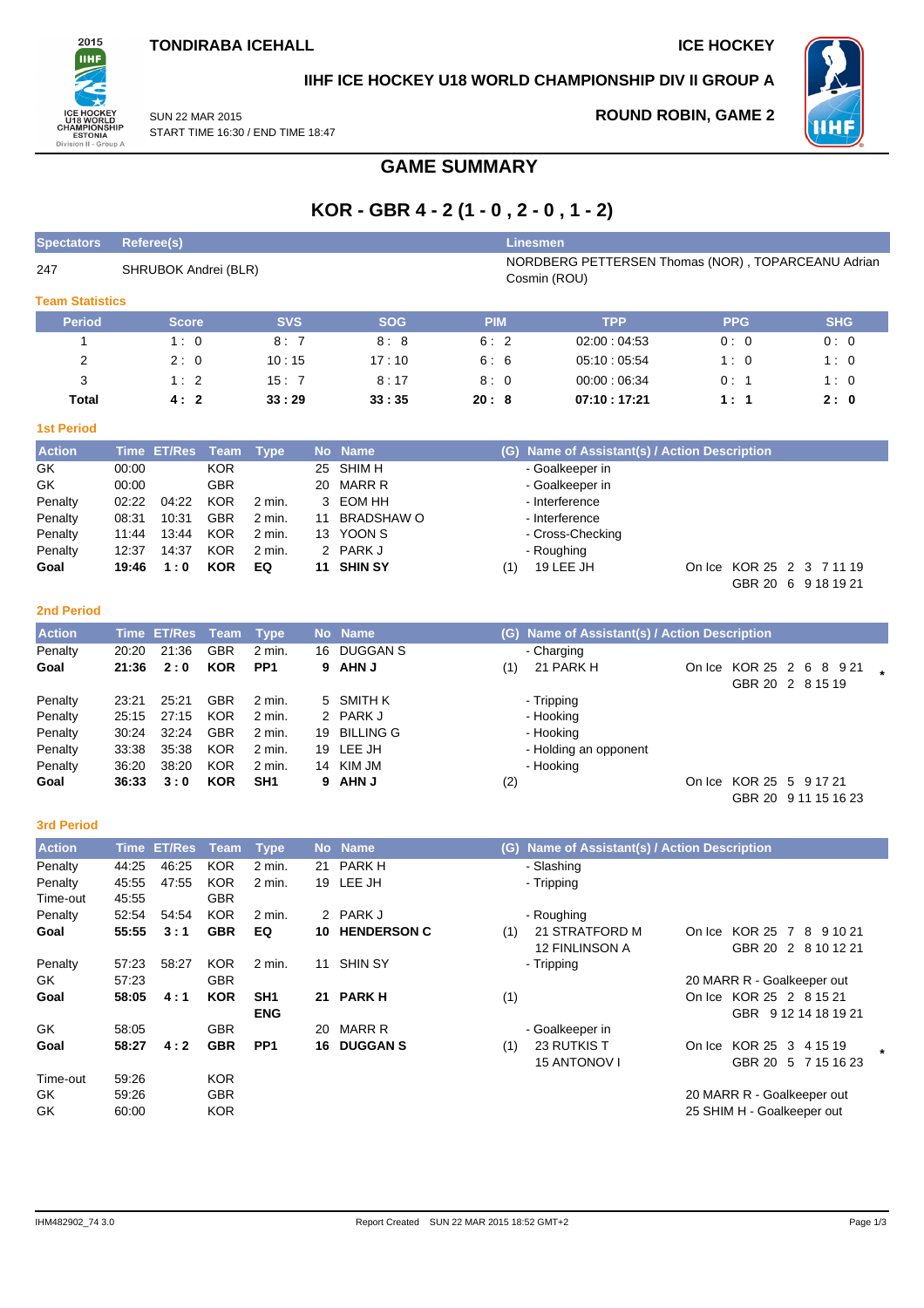## **TONDIRABA ICEHALL ICE HOCKEY**

START TIME 16:30 / END TIME 18:47

SUN 22 MAR 2015



## **IIHF ICE HOCKEY U18 WORLD CHAMPIONSHIP DIV II GROUP A**



**ROUND ROBIN, GAME 2**

#### **Goalkeeper Records**

#### **Team : KOR - Korea Team : GREAT BRITAIN**

|  |  | 「eam:GBR-Great Britain |
|--|--|------------------------|
|  |  |                        |

| No Name           |    | SOG SVS | <b>MIP</b> | No Name          | $\sim$ SOG $\sim$ | <b>SVS</b> | MIP.  |
|-------------------|----|---------|------------|------------------|-------------------|------------|-------|
| 25 SHIM Hyounseop | 35 | 33      | 60:00      | 20 MARR Renny    |                   | 30         | 58:44 |
| <b>LEE Sihak</b>  |    |         |            | BELL-BLAKE Denis |                   |            |       |

#### **Game Statistics**

| Team: KOR (white)  |                                 |          |             |                |                         |              |                |          |       |             |                      |                |                        |             |
|--------------------|---------------------------------|----------|-------------|----------------|-------------------------|--------------|----------------|----------|-------|-------------|----------------------|----------------|------------------------|-------------|
|                    | Head Coach: ANASTASIADIS Spiros |          |             |                |                         |              |                |          |       |             | <b>Shots on Goal</b> |                |                        |             |
| <b>No Pos</b>      | <b>Name</b>                     | G        | A           | P              | <b>PIM</b>              | $FO+$        | FO-            | $FO+/-$  | FO%   |             | $\overline{2}$       | 3              | <b>TS</b><br><b>OT</b> | $+/-$       |
| 2 D                | PARK Jihwan +C                  | 0        | 0           | 0              | 6                       | 0            | 0              | 0        | 0.00  | 0           | 0                    | 0              | 0                      | $+2$        |
| 3 D                | EOM Hyun Ho                     | 0        | 0           | $\Omega$       | 2                       | 0            | 0              | 0        | 0.00  | 0           | 0                    | $\Omega$       | 0                      | $+1$        |
| 7 F                | LEE Hyukjin                     | 0        | $\Omega$    | $\Omega$       | 0                       | 0            | 0              | 0        | 0.00  | 1           |                      | $\overline{2}$ | 4                      | $\mathbf 0$ |
| 11 F               | SHIN Sang Yoon +A               |          | 0           |                | 2                       | 2            | $\overline{7}$ | $-5$     | 22.22 | 2           |                      | $\mathbf 0$    | 3                      | $+1$        |
| 19 F               | LEE Je Hui                      | $\Omega$ | 1           |                | 4                       | 6            | 17             | $-11$    | 26.09 | 0           | 3                    | 1              | 4                      | $+1$        |
| 5 D                | OH In-Gyo +A                    | 0        | 0           | 0              | 0                       | 0            | 0              | 0        | 0.00  | 1           | 2                    |                | 4                      | $+1$        |
| D<br>6             | JANG Hyun Bae                   | 0        | 0           | 0              | 0                       | 0            | 0              | 0        | 0.00  | 0           | 0                    | 0              | 0                      | 0           |
| F<br>8             | KIM Byung Gun                   | 0        | 0           | $\mathbf 0$    | $\mathbf 0$             | 3            | 6              | $-3$     | 33.33 |             | 2                    |                | 4                      | 0           |
| F<br>9             | <b>AHN Jaein</b>                | 2        | 0           | $\overline{2}$ | 0                       | $\mathbf 0$  | $\Omega$       | $\Omega$ | 0.00  | 1           | $\mathbf 0$          | 0              |                        | 0           |
| 21 F               | PARK Hun                        |          |             | $\overline{2}$ | $\overline{2}$          | 10           | 11             | $-1$     | 47.62 | 0           | 0                    | 3              | 3                      | $+1$        |
| 4 D                | KIM Hyojun                      | 0        | 0           | 0              | 0                       | 0            | 0              | 0        | 0.00  | 0           | 0                    | 0              | 0                      | 0           |
| 12 F               | PARK Mingyu                     | 0        | 0           | 0              | 0                       | 0            |                | $-1$     | 0.00  | 1           | 0                    | $\mathbf 0$    |                        | 0           |
| 14 F               | KIM Jun Mo                      | 0        | $\Omega$    | $\Omega$       | $\overline{2}$          | 4            | 6              | $-2$     | 40.00 | 0           |                      | 0              |                        | 0           |
| F<br>15            | LEE Juhyung                     | 0        | 0           | $\mathbf 0$    | $\mathbf 0$             | 3            | 4              | $-1$     | 42.86 | 0           |                      | $\mathbf 0$    |                        | $+1$        |
| 17 D               | NAM Heedoo                      | $\Omega$ | 0           | $\Omega$       | $\mathbf 0$             | $\mathbf 0$  | $\Omega$       | $\Omega$ | 0.00  | $\mathbf 0$ | 6                    | $\Omega$       | 6                      | $+1$        |
| 10 D               | KANG Youngjae                   | 0        | 0           | 0              | 0                       | 0            | 0              | 0        | 0.00  | 0           | 0                    | 0              | 0                      | $-1$        |
| F<br>13            | YOON Sungmin                    | 0        | 0           | 0              | $\overline{\mathbf{c}}$ | $\mathbf{1}$ |                | 0        | 50.00 | 0           | 0                    | 0              | 0                      | 0           |
| $\mathsf{F}$<br>16 | JANG Seongbean                  | 0        | $\Omega$    | $\Omega$       | 0                       | 0            | 0              | $\Omega$ | 0.00  | 1           | 0                    | $\mathbf 0$    |                        | 0           |
| 18 D               | SONG Jonghun                    | 0        | 0           | 0              | 0                       | $\mathbf 0$  | 0              | 0        | 0.00  | 0           | 0                    | 0              | 0                      | 0           |
| 22 F               | CHAE Jungoh                     | 0        | 0           | $\Omega$       | $\Omega$                | $\mathbf 0$  | $\Omega$       | $\Omega$ | 0.00  | 0           | 0                    | $\Omega$       | 0                      | 0           |
| GK<br>1            | <b>LEE Sihak</b>                | 0        | 0           | 0              | 0                       |              |                |          |       | 0           | 0                    | 0              | 0                      |             |
| 25 GK              | SHIM Hyounseop (BP)             | 0        | 0           | 0              | 0                       |              |                |          |       | 0           | 0                    | 0              | 0                      |             |
| Total              |                                 | 4        | $\mathbf 2$ | 6              | 20                      | 29           | 53             | $-24$    | 35.37 | 8           | 17                   | 8              | 33                     |             |

| Team: GBR (blue) |  |  |
|------------------|--|--|
|------------------|--|--|

|                     | <b>Head Coach: GRUBB Martin</b> |          |          |             |                |                |          |                |        |             |                | <b>Shots on Goal</b>        |                |             |
|---------------------|---------------------------------|----------|----------|-------------|----------------|----------------|----------|----------------|--------|-------------|----------------|-----------------------------|----------------|-------------|
| <b>No Pos</b>       | <b>Name</b>                     | G.       | A        | P           | <b>PIM</b>     | $FO+$          | FO-      | $FO+/-$        | FO%    |             | $\overline{2}$ | <b>OT</b><br>3 <sup>1</sup> | <b>TS</b>      | $+/-$       |
| 6 D                 | GRIEVESON Joshua +A             | 0        | 0        | $\Omega$    | 0              | 0              | $\Omega$ | 0              | 0.00   | 0           | 1              | 0                           |                | $-1$        |
| D<br>9              | KNAGGS Edward (BP)              | 0        | 0        | 0           | 0              | 0              | 0        | 0              | 0.00   | 0           |                | 4                           | 5              | $-3$        |
| 18 F                | JOHNSON Luc +C                  | 0        | 0        | $\Omega$    | 0              | $\overline{2}$ | 2        | 0              | 50.00  | 0           | 0              | $\Omega$                    | 0              | $-2$        |
| F<br>19             | <b>BILLING Glenn</b>            | 0        | $\Omega$ | $\Omega$    | $\overline{2}$ | 12             | 10       | $\overline{2}$ | 54.55  |             | $\Omega$       | 0                           |                | $-2$        |
| 21 F                | STRATFORD Michael               | $\Omega$ |          |             | $\Omega$       | $\mathbf 0$    | 1        | $-1$           | 0.00   | 1           | 1              |                             | 3              | $-1$        |
| 2 D                 | NETHERSELL Benjamin             | 0        | 0        | 0           | 0              | 0              | 0        | 0              | 0.00   | 0           | 0              | 0                           | 0              | $+1$        |
| D<br>8              | <b>STONE Oliver</b>             | 0        | 0        | $\Omega$    | 0              | $\mathbf 0$    | $\Omega$ | $\Omega$       | 0.00   | 0           | 0              | $\Omega$                    | $\Omega$       | $+1$        |
| F<br>13             | <b>QUEENAN Callum</b>           | 0        | 0        | $\Omega$    | 0              | 1              | 0        | $\mathbf 1$    | 100.00 | 0           | $\Omega$       |                             |                | $\mathbf 0$ |
| $\mathsf{F}$<br>15  | <b>ANTONOV</b> Ivan             | 0        |          |             | 0              | 0              | $\Omega$ | 0              | 0.00   |             | $\mathbf 0$    | 2                           | 3              | $-1$        |
| 16 F                | DUGGAN Samuel +A                |          | 0        |             | $\overline{2}$ | 29             | 7        | 22             | 80.56  | 2           | 3              | $\overline{2}$              | 7              | $-1$        |
| 3 D                 | <b>JENION Bradley</b>           | 0        | 0        | $\mathbf 0$ | 0              | 0              | 0        | 0              | 0.00   | $\mathbf 0$ | $\mathbf 0$    | 0                           | 0              | $\mathbf 0$ |
| D<br>5              | SMITH Kyle                      | 0        | 0        | $\Omega$    | $\overline{2}$ | 0              | 0        | 0              | 0.00   | $\mathbf 0$ | 1              | 2                           | 3              | $\mathbf 0$ |
| 10 F                | <b>HENDERSON Connor</b>         |          | $\Omega$ |             | $\Omega$       | 8              | 4        | 4              | 66.67  | 0           |                |                             | $\overline{2}$ | $+1$        |
| 12 F                | <b>FINLINSON Adam</b>           | 0        |          |             | 0              | $\mathbf 0$    | 0        | 0              | 0.00   | 2           | 0              | 3                           | 5              | $\mathbf 0$ |
| 23 F                | <b>RUTKIS Toms</b>              | 0        |          |             | $\Omega$       | 0              |          | -1             | 0.00   | 0           | $\mathbf 0$    | $\Omega$                    | $\mathbf 0$    | $-1$        |
| 4 D                 | <b>WELLS Callum</b>             | 0        | 0        | 0           | 0              | 0              | 0        | 0              | 0.00   | 1           | 0              | 0                           |                | 0           |
| D<br>$\overline{7}$ | POUND Cameron                   | 0        | 0        | $\mathbf 0$ | 0              | 0              | 0        | 0              | 0.00   | $\mathbf 0$ | 0              | $\Omega$                    | 0              | $\mathbf 0$ |
| 11 F                | <b>BRADSHAW Owen</b>            | 0        | $\Omega$ | $\Omega$    | 2              | 1              | 3        | $-2$           | 25.00  | $\mathbf 0$ | $\Omega$       | $\Omega$                    | $\mathbf 0$    | $-1$        |
| 14 F                | <b>BONNER Lee</b>               | 0        | 0        | $\Omega$    | $\mathbf 0$    | 0              |          | -1             | 0.00   | 0           | $\overline{2}$ |                             | 3              | $-1$        |
| 17 F                | <b>INGOLDSBY Danny</b>          | 0        | $\Omega$ | $\Omega$    | $\Omega$       | $\mathbf 0$    | 0        | $\Omega$       | 0.00   | $\Omega$    | $\Omega$       | $\Omega$                    | 0              | $\mathbf 0$ |
| GK                  | <b>BELL-BLAKE Denis</b>         | 0        | 0        | 0           | 0              |                |          |                |        | 0           | 0              | 0                           | 0              |             |
| GK<br>20            | <b>MARR Renny</b>               | 0        | 0        | $\mathbf 0$ | 0              |                |          |                |        | 0           | $\Omega$       | $\Omega$                    | 0              |             |
|                     |                                 |          |          |             |                |                |          |                |        |             |                |                             |                |             |